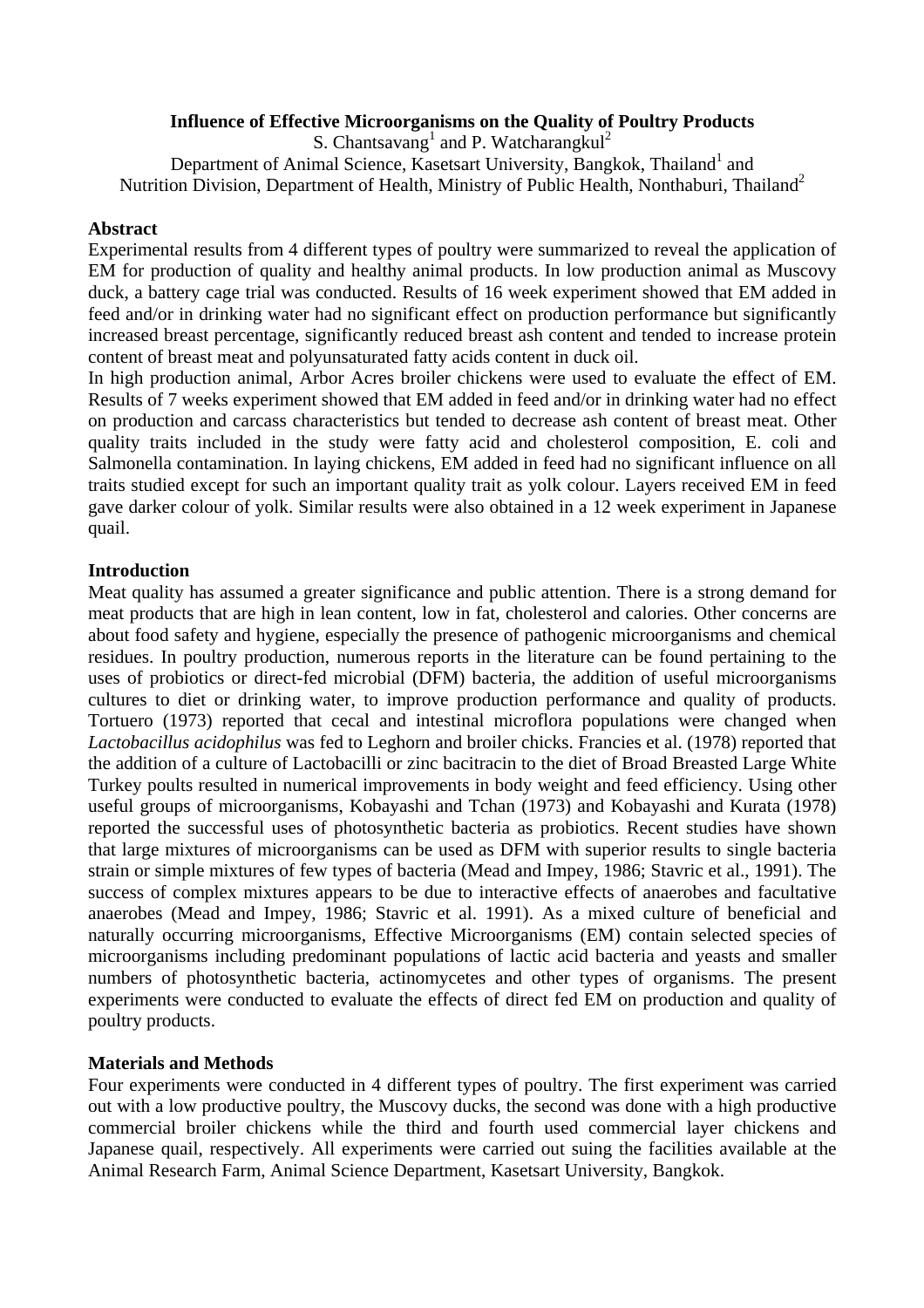# **Experiment 1**

A total of 144 day-old Muscovy ducks (72 males and 72 females) were assigned to Randomized Complete Block Design consisting of 4 treatments each with 6 replicate pens. Sexes of ducks were used as experimental blocks. The 3 ducks constituting each replicate were housed together in a battery cage of size 0.86 x 0.61 x 0.45 meters. All experimental ducks received the diet containing 19.56 percent crude protein during starting period (0-4 weeks of age) and 17.19 percent crude protein during growing-finishing period (4-16 weeks of age). Feed and water were available *ad libitum* for all ducks throughout the entire 16 week experimental period. The four experimental treatments were as follows:

- Treatment 1: control treatment
- Treatment 2: addition of EM in drinking water at 1:5,000 during starting period and 1:3,000 during growing-finishing period
- Treatment 3: addition of EM (in form of Bokashi) in feed at 1:100
- Treatment 4: addition of EM in drinking water as in Treatment 2 and addition of EM as in Treatment 3.

The ducks were individually weighed and pen consumption was measured at 2 week intervals throughout the experiments, one duck from each replicate cage was randomly slaughtered for carcass measurements.

Resulted data were analyzed using the General Lineal Models procedure of SAS software, Significant differences between treatments were detected using Duncan's multiple range test. Significance were based on the probability level of 0.05.

# **Experiment 2**

Two hundred and eighty eight day-old Arbor Acres (CP707) broiler chickens of both sexes were randomly assigned to 24 litter pens (0.86 x 1.22 x 0.45 meter, 12 chickens per pen). There were 4 experimental treatments with 6 replicates (pens) each. The 4 treatments used in this experiment were as follows :

Treatment 1: control treatment

Treatment 2: addition of EM in drinking water at 1:5,000

- Treatment 3: addition of EM (in form of Bokashi) in feed at 1:100
- Treatment 4: addition of EM in drinking water at 1:5,000 and in feed at 1:100

Feed and water available *ad libitum* for consumption during the entire 7 week experimental period. The calculated nutrients per kilogram were 3,045 kcalME and 22 percent CP for diet used during growing period (0-4 weeks of age) and 3, 161 kcalME and 20 percent CP for diet used during finishing period (4-7 weeks of age). At the end of experiment, 2 birds per replicate pen were randomly slaughtered for carcass evaluation. Breast meat samples were taken and examined for nutritional values and microbial (*E. coli* and *Salmonella*) contamination. Fatty acid compositions and cholesterol contents were analyzed using samples of abdominal fat taken from the slaughtered chickens. Statistical analyses of data were obtained using the same procedure as in Experiment 1.

#### **Experiment 3**

Eighty four 10 month old Isa Brown layers were randomly allocated to 3 experimental treatments. Each treatment had 4 replicates of 7 birds. The birds received a commercial layer diet (protein  $\geq$ 29.5 percent, fat  $> 1$  percent, crude fiber  $< 1$  percent and moisture  $< 13$  percent) and they were housed in individual cages. All experimental chickens were allowed to consume diets and water *ad libitum* throughout the entire three 28 day experimental periods. The 3 treatments used in the study were as follows:

Treatment 1: control treatment

Treatment 2: addition of EM (in form of Bokashi) in feed at 0.5 percent

Treatment 3: addition of (EM in form of Bokashi) in feed at 1 percent

Egg production was recorded on hen-day production basis. Two eggs from each replicate were randomly sampled on the last 3 days of each experimental period, and were used for egg quality measurements. At the second period of experiment, two eggs were randomly collected from each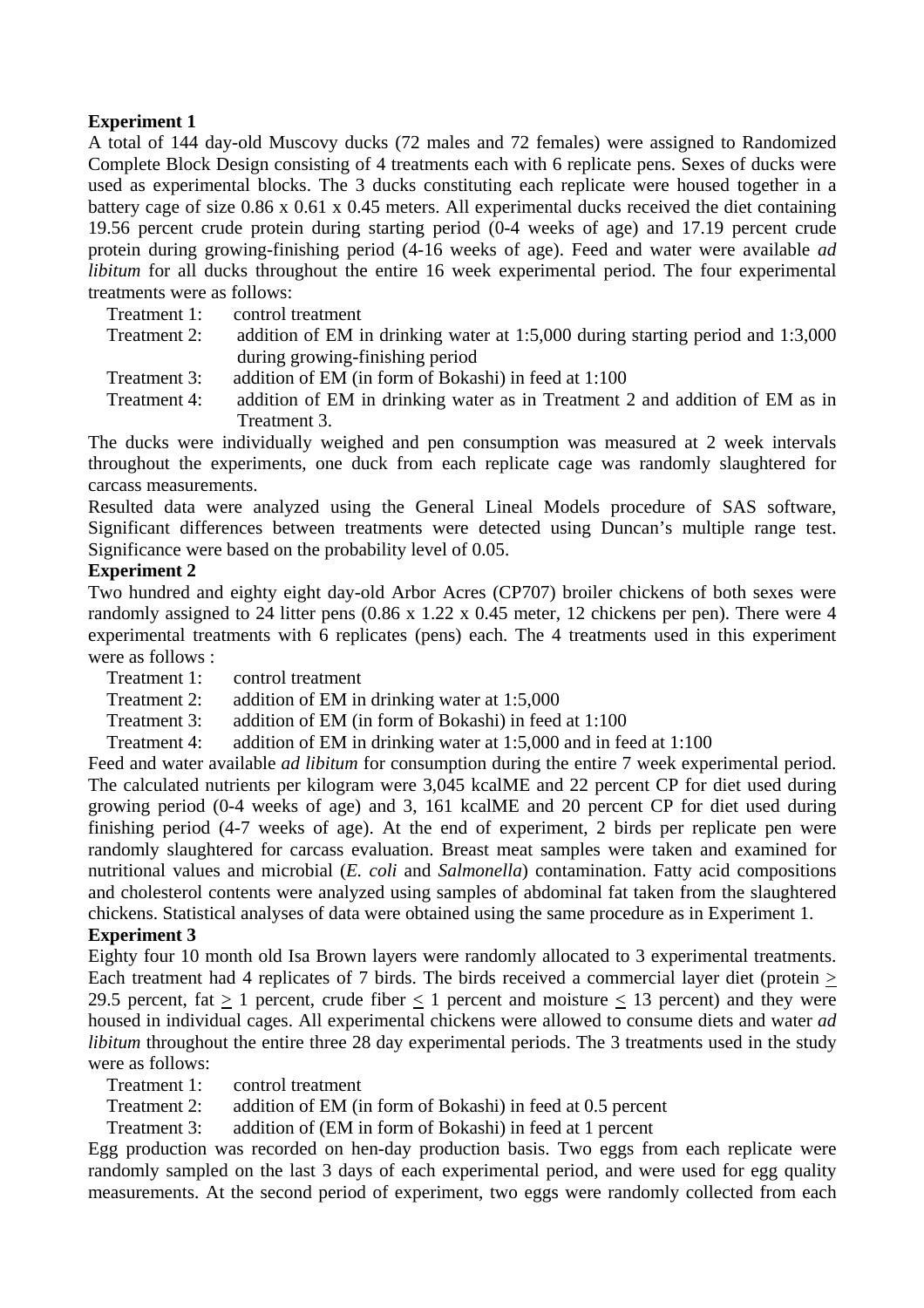replicate and used in the study of *E. coli* and *Salmonella* contamination (in albumen of egg). Two eggs were randomly collected from the last period of experiment for analyzing fatty acid composition and cholesterol content of egg yolk. Statistical analyses of data were obtained using the procedure mentioned earlier.

# **Experiment 4**

The experiment divided into 2 periods. In growing period  $(1 \text{ day} - 4 \text{ weeks of age})$  1,000 day old Japanese quail were assigned to Completely Randomized Design consisting of 4 treatments each with 5 replicate pens of 50 chicks per pen. Each pen had  $90x45x30$  cm<sup>3</sup> space. Supplemental heat was provided to each pen by 100 w electric bulb throughout the day. Feed and water were available *ad libitum* during the entire 4 week growing period. All birds received a growing diet containing 26 percent protein. In the first treatment (served as control), the birds were fed the unsupplemented growing diet. In the second, third and fourth treatments, the birds were fed the same growing diet supplemented respectively with EM in drinking water at the level of 1:5,000, with EM in feed in form of fermented compost or Bokashi at the level of 1:100 and with EM both in drinking water at 1:5,000 and in feed at 1:100. Body weight gain and feed conversion were calculated at the end of 2 and 4 weeks. Mortality was recorded daily.

In laying period (4 weeks – 12 weeks of age), 400 pullet quail randomly selected from earlier study were used applying the same design and treatments. The diet used in this period was laying diet containing 24 percent protein. The birds were maintained in  $90x45x25$  cm<sup>3</sup> pens each containing 20 pullet quail. Feed and water were supplied *ad libitum*. Body weight, feed consumption, mortality, egg weight and hen-day egg production including number of days to first egg, 50 percent and 80 percent egg production were recorded. For egg quality traits, the eggs were collected on the last 3 days of the 8 and 12 weeks of the experiment, and 5 from each group were measured for eggshell thickness and were graded for yolk color using a ROCHE Yolk Color Fan (numbered from 1 to 15 with increasing degrees of color from light yellow to orange).

#### **Results and Discussion**

# **Experiment 1**

Summary of production performance and carcass quality of Muscovy ducks received control and EM supplemented groups are presented in Table 1 and Table 2, respectively. Experimental results related to the effects of supplementation of EM in drinking water and/or in feed on nutritional values of duck meat and fatty acid composition including cholesterol content of duck oil are summarized in Table 3 and Table 4, respectively.

Results of the experiment with reference to duck production performance and carcass quality (as shown in Tables 1 and 2) indicated that direct-fed EM (by adding in drinking water and/or in feed) had no significant effects on growth, feed consumed, feed conversion and mortality rate and all carcass quality traits studied expect breast percentage. Ducks received EM supplemented in drinking water and feed yielded higher percentage of breast than of the control group (the values for the 3 EM supplemented groups were 24.08, 24.65 and 24.13 percent compared to 22.46 percent of the control group). Sexes were found to influence significantly on growth, feed consumed and feed conversion of Muscovy ducks aged 4 weeks up to 16 weeks. For carcass characteristics, sexes had significant effects on eviscerate weight, liver, gizzard, breast and abdominal fat percentage.

In relation to the nutritional qualities of duck meat and oil, it was found in this study that EM supplemented in drinking water and/or in feed significantly decreased ash content of breast meat (the values of the 3 EM supplemented groups were 4.65, 4.69 and 4.51 percent compared to 5.03 percent of the control group) and tended to increase the content of crude protein in breast meat (the values for the 3 EM supplemented groups were 80.45, 83.42 and 82.87 percent compared to 79.62 percent of the control group, the differences were not significant statistically).

For fatty acid composition and cholesterol content in duck oil, test results of statistical analyses showed that the effect of EM supplementation were not significant on content of saturated fatty acids and were not consistent on contents of monounsaturated cholesterol, but tended to increase polyunsaturated fatty acid content.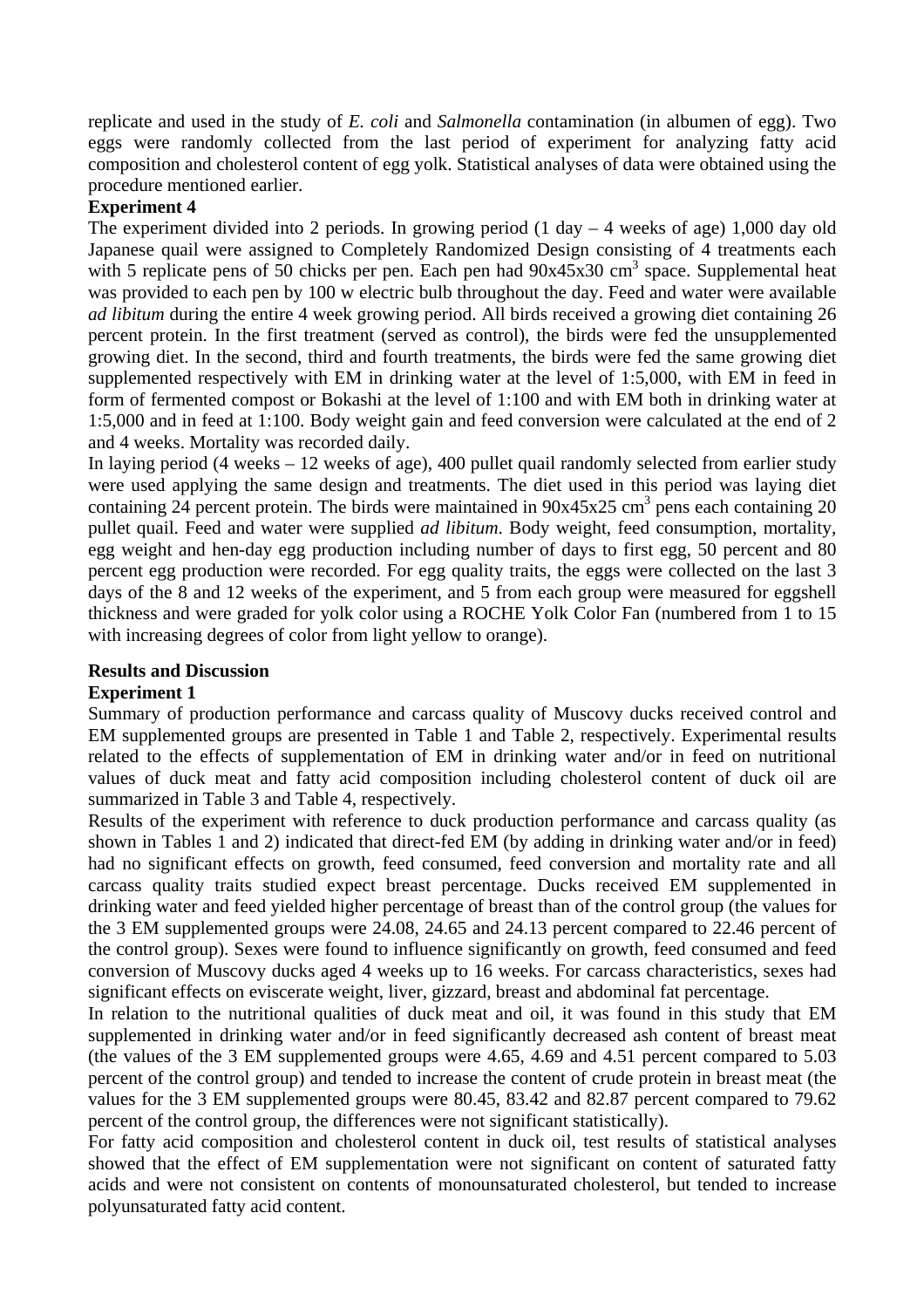| Water & Feed<br>Water<br>Feed<br><b>Mean</b><br>Initial weight (kg)<br>0.066<br>Male<br>0.069<br>0.067<br>0.068<br>0.068<br>0.065<br>0.066<br>0.066<br>0.064<br>0.065<br>Female<br>0.068<br>0.066<br>Mean<br>0.065<br>0.067<br>0-4 weeks of age<br>Weight gain (kg)<br>Male<br>0.73<br>0.75<br>0.75<br>0.73<br>$0.74*$<br>0.59<br>0.65<br>0.60<br>0.64<br>0.62<br>Female<br>0.70<br>Mean<br>0.66<br>0.67<br>0.68<br>Feed Conversion<br>2.11<br>2.03<br>2.07<br>2.16<br>$2.09*$<br>Male<br>2.17<br>2.14<br>2.28<br>2.14<br>Female<br>2.18<br>2.08<br>2.18<br>2.15<br>Mean<br>2.14<br>Mortality (%) |      | <b>Control</b> |      |      | <b>EM Supplementation</b> |      |
|---------------------------------------------------------------------------------------------------------------------------------------------------------------------------------------------------------------------------------------------------------------------------------------------------------------------------------------------------------------------------------------------------------------------------------------------------------------------------------------------------------------------------------------------------------------------------------------------------|------|----------------|------|------|---------------------------|------|
|                                                                                                                                                                                                                                                                                                                                                                                                                                                                                                                                                                                                   |      |                |      |      |                           |      |
|                                                                                                                                                                                                                                                                                                                                                                                                                                                                                                                                                                                                   |      |                |      |      |                           |      |
|                                                                                                                                                                                                                                                                                                                                                                                                                                                                                                                                                                                                   |      |                |      |      |                           |      |
|                                                                                                                                                                                                                                                                                                                                                                                                                                                                                                                                                                                                   |      |                |      |      |                           |      |
|                                                                                                                                                                                                                                                                                                                                                                                                                                                                                                                                                                                                   |      |                |      |      |                           |      |
|                                                                                                                                                                                                                                                                                                                                                                                                                                                                                                                                                                                                   |      |                |      |      |                           |      |
|                                                                                                                                                                                                                                                                                                                                                                                                                                                                                                                                                                                                   |      |                |      |      |                           |      |
|                                                                                                                                                                                                                                                                                                                                                                                                                                                                                                                                                                                                   |      |                |      |      |                           |      |
|                                                                                                                                                                                                                                                                                                                                                                                                                                                                                                                                                                                                   |      |                |      |      |                           |      |
|                                                                                                                                                                                                                                                                                                                                                                                                                                                                                                                                                                                                   |      |                |      |      |                           |      |
|                                                                                                                                                                                                                                                                                                                                                                                                                                                                                                                                                                                                   |      |                |      |      |                           |      |
|                                                                                                                                                                                                                                                                                                                                                                                                                                                                                                                                                                                                   |      |                |      |      |                           |      |
|                                                                                                                                                                                                                                                                                                                                                                                                                                                                                                                                                                                                   |      |                |      |      |                           |      |
|                                                                                                                                                                                                                                                                                                                                                                                                                                                                                                                                                                                                   |      |                |      |      |                           |      |
|                                                                                                                                                                                                                                                                                                                                                                                                                                                                                                                                                                                                   |      |                |      |      |                           |      |
|                                                                                                                                                                                                                                                                                                                                                                                                                                                                                                                                                                                                   | Male | 0.00           | 0.00 | 0.00 | 0.00                      | 0.00 |
| 5.56<br>0.00<br>0.00<br>0.00<br>Female<br>2.78                                                                                                                                                                                                                                                                                                                                                                                                                                                                                                                                                    |      |                |      |      |                           |      |
| 0.00<br>2.78<br>0.00<br>Mean<br>2.78                                                                                                                                                                                                                                                                                                                                                                                                                                                                                                                                                              |      |                |      |      |                           |      |
| 0-8 weeks of age                                                                                                                                                                                                                                                                                                                                                                                                                                                                                                                                                                                  |      |                |      |      |                           |      |
| Weight gain (kg)                                                                                                                                                                                                                                                                                                                                                                                                                                                                                                                                                                                  |      |                |      |      |                           |      |
| 2.16<br>Male<br>2.17<br>2.19<br>2.18<br>$2.17*$                                                                                                                                                                                                                                                                                                                                                                                                                                                                                                                                                   |      |                |      |      |                           |      |
| 1.54<br>1.58<br>1.60<br>1.63<br>1.59<br>Female                                                                                                                                                                                                                                                                                                                                                                                                                                                                                                                                                    |      |                |      |      |                           |      |
| 1.88<br>1.91<br>1.86<br>1.87<br>Mean                                                                                                                                                                                                                                                                                                                                                                                                                                                                                                                                                              |      |                |      |      |                           |      |
| Feed Conversion                                                                                                                                                                                                                                                                                                                                                                                                                                                                                                                                                                                   |      |                |      |      |                           |      |
| Male<br>2.42<br>2.39<br>2.43<br>2.45<br>2.43                                                                                                                                                                                                                                                                                                                                                                                                                                                                                                                                                      |      |                |      |      |                           |      |
| 2.74<br>2.85<br>2.92<br>2.78<br>$2.82*$<br>Female                                                                                                                                                                                                                                                                                                                                                                                                                                                                                                                                                 |      |                |      |      |                           |      |
| 2.58<br>2.62<br>2.68<br>2.62<br>Mean                                                                                                                                                                                                                                                                                                                                                                                                                                                                                                                                                              |      |                |      |      |                           |      |
| Mortality (%)                                                                                                                                                                                                                                                                                                                                                                                                                                                                                                                                                                                     |      |                |      |      |                           |      |
| 0.00<br>0.00<br>0.00<br>0.00<br>Male<br>0.00                                                                                                                                                                                                                                                                                                                                                                                                                                                                                                                                                      |      |                |      |      |                           |      |
| 5.56<br>0.00<br>5.56<br>0.00<br>Female<br>2.78                                                                                                                                                                                                                                                                                                                                                                                                                                                                                                                                                    |      |                |      |      |                           |      |
| 2.78<br>0.00<br>Mean<br>2.78<br>0.00                                                                                                                                                                                                                                                                                                                                                                                                                                                                                                                                                              |      |                |      |      |                           |      |
| 0.12 weeks of age                                                                                                                                                                                                                                                                                                                                                                                                                                                                                                                                                                                 |      |                |      |      |                           |      |
| Weight gain (kg)                                                                                                                                                                                                                                                                                                                                                                                                                                                                                                                                                                                  |      |                |      |      |                           |      |
| Male<br>2.91<br>2.84<br>2.91<br>2.85<br>2.88*                                                                                                                                                                                                                                                                                                                                                                                                                                                                                                                                                     |      |                |      |      |                           |      |
| 1.70<br>1.79<br>1.75<br>1.71<br>1.74<br>Female                                                                                                                                                                                                                                                                                                                                                                                                                                                                                                                                                    |      |                |      |      |                           |      |
| Mean<br>2.31<br>2.35<br>2.30<br>2.27                                                                                                                                                                                                                                                                                                                                                                                                                                                                                                                                                              |      |                |      |      |                           |      |
| Feed conversion                                                                                                                                                                                                                                                                                                                                                                                                                                                                                                                                                                                   |      |                |      |      |                           |      |
| 3.21<br>3.23<br>3.15<br>3.22<br>3.23<br>Male                                                                                                                                                                                                                                                                                                                                                                                                                                                                                                                                                      |      |                |      |      |                           |      |
| 4.11<br>4.23<br>4.15<br>4.13<br>$4.16*$<br>Female                                                                                                                                                                                                                                                                                                                                                                                                                                                                                                                                                 |      |                |      |      |                           |      |
| 3.67<br>Mean<br>3.69<br>3.68<br>3.68                                                                                                                                                                                                                                                                                                                                                                                                                                                                                                                                                              |      |                |      |      |                           |      |
| Mortality                                                                                                                                                                                                                                                                                                                                                                                                                                                                                                                                                                                         |      |                |      |      |                           |      |
| 0.00<br>0.00<br>0.00<br>0.00<br>0.00<br>Male                                                                                                                                                                                                                                                                                                                                                                                                                                                                                                                                                      |      |                |      |      |                           |      |
| 0.00<br>5.56<br>0.00<br>Female<br>5.56<br>2.78                                                                                                                                                                                                                                                                                                                                                                                                                                                                                                                                                    |      |                |      |      |                           |      |
| 2.78<br>Mean<br>2.78<br>0.00<br>0.00                                                                                                                                                                                                                                                                                                                                                                                                                                                                                                                                                              |      |                |      |      |                           |      |
| 0-16 weeks of age                                                                                                                                                                                                                                                                                                                                                                                                                                                                                                                                                                                 |      |                |      |      |                           |      |
| Weight gain (Kg)                                                                                                                                                                                                                                                                                                                                                                                                                                                                                                                                                                                  |      |                |      |      |                           |      |
| $3.00*$<br>3.00<br>3.05<br>3.00<br>2.95<br>Male                                                                                                                                                                                                                                                                                                                                                                                                                                                                                                                                                   |      |                |      |      |                           |      |
| Female<br>1.86<br>1.94<br>1.74<br>1.88<br>1.86                                                                                                                                                                                                                                                                                                                                                                                                                                                                                                                                                    |      |                |      |      |                           |      |
| Mean<br>2.43<br>2.49<br>2.37<br>2.42                                                                                                                                                                                                                                                                                                                                                                                                                                                                                                                                                              |      |                |      |      |                           |      |
| Feed Conversion                                                                                                                                                                                                                                                                                                                                                                                                                                                                                                                                                                                   |      |                |      |      |                           |      |
| Male<br>3.94<br>3.82<br>4.05<br>4.11<br>3.98                                                                                                                                                                                                                                                                                                                                                                                                                                                                                                                                                      |      |                |      |      |                           |      |
| 4.96<br>5.04<br>5.08<br>5.07<br>$5.04*$<br>Female                                                                                                                                                                                                                                                                                                                                                                                                                                                                                                                                                 |      |                |      |      |                           |      |
| Mean<br>4.45<br>4.56<br>4.59<br>4.43                                                                                                                                                                                                                                                                                                                                                                                                                                                                                                                                                              |      |                |      |      |                           |      |
| Mortality (%)                                                                                                                                                                                                                                                                                                                                                                                                                                                                                                                                                                                     |      |                |      |      |                           |      |
| 0.00<br>Male<br>0.00<br>0.00<br>0.00<br>0.00                                                                                                                                                                                                                                                                                                                                                                                                                                                                                                                                                      |      |                |      |      |                           |      |
| 5.56<br>5.56<br>0.00<br>Female<br>5.50<br>$4.15*$                                                                                                                                                                                                                                                                                                                                                                                                                                                                                                                                                 |      |                |      |      |                           |      |
| 2.78<br>2.75<br>2.78<br>0.00<br>Mean                                                                                                                                                                                                                                                                                                                                                                                                                                                                                                                                                              |      |                |      |      |                           |      |

# **Table 1. Effects of Sexes and EM Supplementation on Duck Performance During 0-4, 0-8, 0-12 and 0-16 Weeks of Age**

\* Significant difference at 5%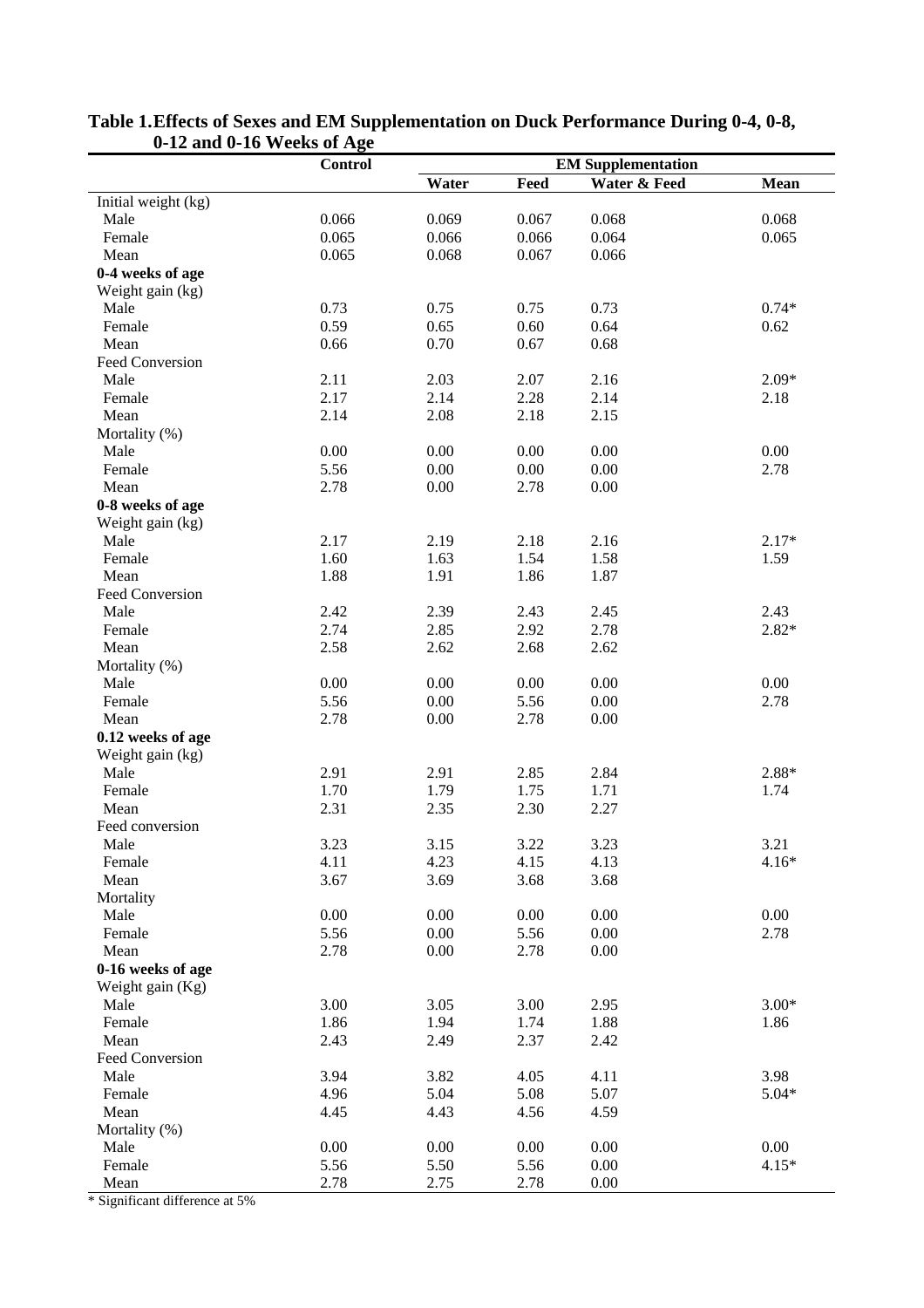|                             | <b>Control</b>         | <b>EM Supplementation</b> |                    |                         |             |
|-----------------------------|------------------------|---------------------------|--------------------|-------------------------|-------------|
|                             |                        | Water                     | Feed               | <b>Water &amp; Feed</b> | <b>Mean</b> |
| Number of ducks             |                        |                           |                    |                         |             |
| Male                        | 6                      | 6                         | 6                  | 6                       |             |
| Female                      | 6                      | 6                         | 6                  | 6                       |             |
| Live weight (gm)            |                        |                           |                    |                         |             |
| Male                        | 2,962.50               | 3,069.50                  | 2,912.50           | 3,114.67                | 3,014.79*   |
| Female                      | 1,855.67               | 1,945.67                  | 1,851.50           | 1,960.50                | 1,903.33    |
| Mean                        | 2,409.08 <sup>bc</sup> | $2,507.58^{ab}$           | $2,382.00^{\circ}$ | 2,537.58 <sup>a</sup>   |             |
| Carcass weight (gm)         |                        |                           |                    |                         |             |
| Male                        | 2,420.17               | 2,485.17                  | 2,374.83           | 2,512.08                | 2,448.06*   |
| Female                      | 1,495.92               | 1,590.50                  | 1,476.33           | 1,569.75                | 1,533.13    |
| Mean                        | 1,958.04 <sup>ab</sup> | $2,037.83^a$              | $1,925.58^b$       | 2,040.92 <sup>a</sup>   |             |
| Dressed weight $(gm)^{1}$   |                        |                           |                    |                         |             |
| Male                        | 91.83                  | 91.15                     | 91.80              | 91.81                   | 91.40       |
| Female                      | 92.39                  | 91.95                     | 91.90              | 92.27                   | 92.12       |
| Mean                        | 92.11                  | 91.55                     | 91.85              | 91.54                   |             |
| Eviscerated weight $(\%)^2$ |                        |                           |                    |                         |             |
| Male                        | 88.98                  | 88.79                     | 88.80              | 88.83                   | 88.85*      |
| Female                      | 87.36                  | 89.00                     | 86.81              | 87.08                   | 87.56       |
| Mean                        | 88.17                  | 88.89                     | 87.95              | 87.80                   |             |
| Liver $(\%)^2$              |                        |                           |                    |                         |             |
| Male                        | 2.10                   | 2.02                      | 2.09               | 1.99                    | 2.05        |
| Female                      | 2.33                   | 2.18                      | 2.14               | 2.17                    | $2.20*$     |
| Mean                        | 2.21                   | 2.10                      | 2.12               | 2.08                    |             |
| Gizzard $(\%)^2$            |                        |                           |                    |                         |             |
| Male                        | 1.92                   | 2.00                      | 1.96               | 1.97                    | 1.96        |
| Female                      | 2.45                   | 2.40                      | 2.58               | 2.47                    | $2.48*$     |
| Mean                        | 2.18                   | 2.20                      | 2.27               | 2.22                    |             |
| Breast $(\%)^3$             |                        |                           |                    |                         |             |
| Male                        | 22.18                  | 23.51                     | 23.77              | 23.39                   | 23.21       |
| Female                      | 22.14                  | 24.65                     | 25.53              | 24.86                   | 24.45*      |
| Mean                        | $22.46^{b}$            | 24.08 <sup>a</sup>        | $24.65^{\circ}$    | $24.13^a$               |             |
| Thigh+Drumstick $(\%)^3$    |                        |                           |                    |                         |             |
| Male                        | 20.55                  | 21.22                     | 19.89              | 20.33                   | 20.50       |
| Female                      | 20.72                  | 21.33                     | 20.09              | 19.76                   | 20.47       |
| Mean                        | $20.63^{ab}$           | $21.28^a$                 | $19.99^{b}$        | $20.05^{\rm b}$         |             |
| Abdomen fat $(\%)^3$        |                        |                           |                    |                         |             |
| Male                        | 1.60                   | 2.02                      | 1.30               | 1.80                    | 1.68        |
| Female                      | 2.81                   | 3.48                      | 2.29               | 2.67                    | $2.81*$     |
| Mean                        | 2.20 <sup>ab</sup>     | $2.75^{\rm a}$            | 1.80 <sup>b</sup>  | $2.23^{ab}$             |             |

**Table 2. Effect of Sexes and EM Supplementation on Duck Carcass Quality** 

 $1\%$  of live weight

 $2\%$  of dressed weight

 $3\%$  of carcass weight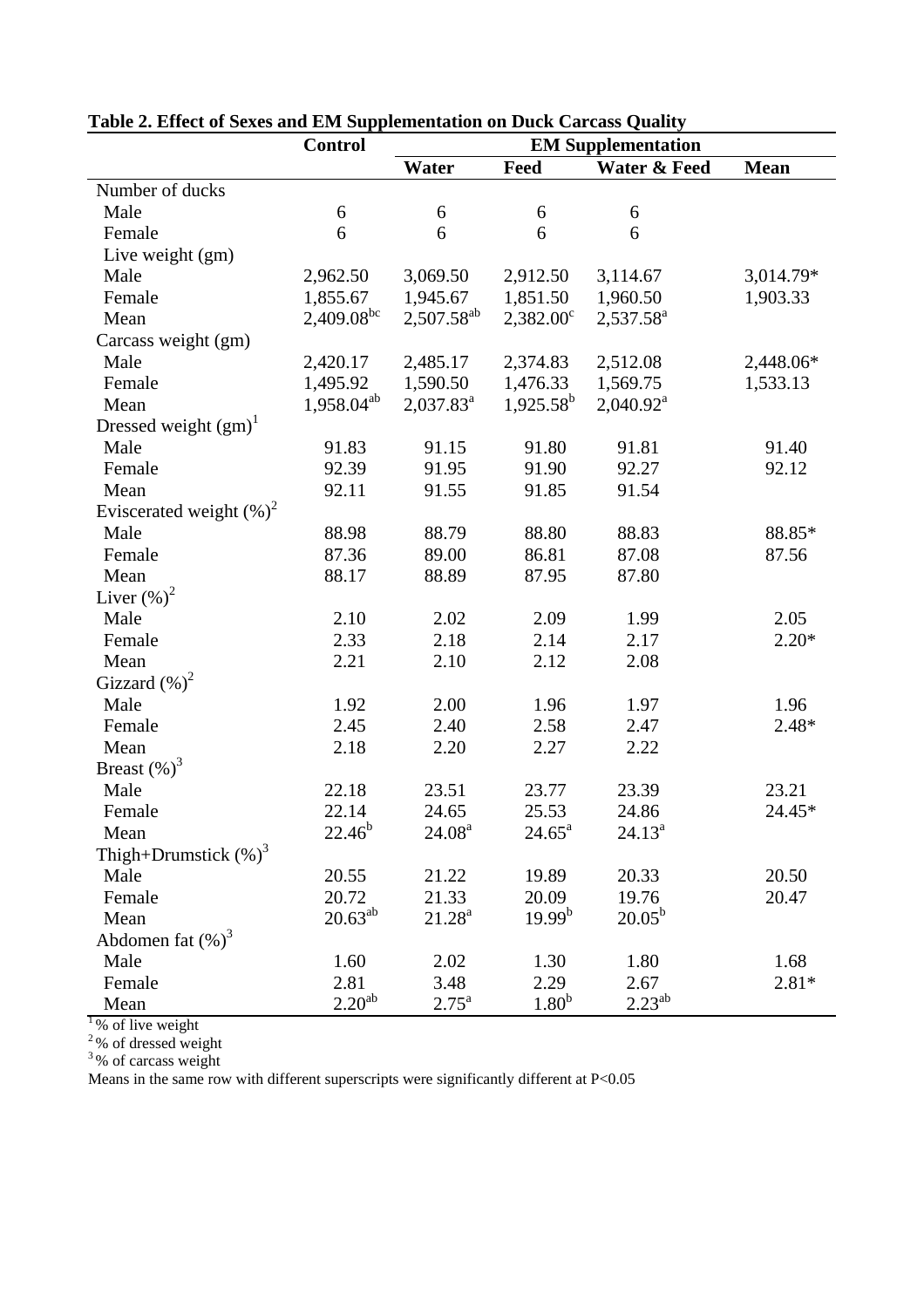|                      | <b>Control</b> | <b>EM Supplementation</b> |       |                   |
|----------------------|----------------|---------------------------|-------|-------------------|
|                      |                | Water                     | Feed  | Feed & Water      |
| Number of Ducks      |                |                           | 4     |                   |
| Dry matter $(\%)$    | 26.23          | 23.36                     | 26.83 | 27.45             |
| Crude protein $(\%)$ | 79.62          | 80.45                     | 83.42 | 82.17             |
| Crude fat $(\% )$    | 9.32           | 9.67                      | 8.16  | 12.71             |
| Ash $(\%)$           | 5.03a          | 4.65 <sub>b</sub>         | 4.69b | 4.51 <sub>b</sub> |

**Table 3. Effect of Sexes and EM Supplementation on Nutritive Values of Duck Meat (breast)** 

Means in the same row with different superscripts were significantly different at P<0.05

#### **Table 4. Effect of EM Supplementation on Fatty Acid Composition and Cholesterol Content of Duck Oil**

|                            | <b>Control</b> | <b>EM Supplementation</b> |                 |                   |
|----------------------------|----------------|---------------------------|-----------------|-------------------|
|                            |                | Water                     | Feed            | Feed & Water      |
| Saturated fatty acid       |                |                           |                 |                   |
| Myristic $(C14:0)$         | 0.67           | 0.68                      | 0.67            | 0.75              |
| Palmitic (C16:0)           | 23.92          | 24.53                     | 22.91           | 24.54             |
| Stearic (C18:0)            | 4.29           | 4.40                      | 4.55            | 4.56              |
| Arachidic (C20:0)          | 0.55           | 0.51                      | 0.55            | 0.51              |
| Total                      | 29.42          | 30.12                     | 28.68           | 30.35             |
| Monounsaturated fatty acid |                |                           |                 |                   |
| Palmitoleic (C16:1)        | $3.88^{ab}$    | $3.91^{ab}$               | $3.16^{b}$      | 4.03 <sup>a</sup> |
| Oleic $(C18:1)$            | 50.57          | 49.13                     | 49.32           | 49.10             |
| Total                      | 54.45          | 53.04                     | 52.48           | 53.13             |
| Polyunsaturated fatty acid |                |                           |                 |                   |
| Linoleic $(C18:2)$         | $15.56^{b}$    | $16.18^{b}$               | $18.21^{\circ}$ | $18.56^{b}$       |
| Linolenic $(C18:3)$        | 0.57           | 0.66                      | 0.63            | 0.65              |
| Total                      | $16.13^{b}$    | $16.84^{b}$               | $18.84^{b}$     | $16.52^{b}$       |
| Cholesterol (mg/100g)      | $61.56^{b}$    | $50.96^{\circ}$           | $82.24^{b}$     | $55.22^{ab}$      |

Means in the same row with different superscripts were significantly different at P<0.05

#### **Experiment 2**

Production performance and carcass characteristics of broiler chickens as affected by EM supplementation are summarized in Tables 5 and 6, respectively. Experimental results pertaining to the effects of EM supplementation are presented in Table 7 for meat quality traits, Table 8 for fatty acid composition and cholesterol content and Table 9 for microbial quality of meat.

Results of the present 7 week experiment revealed that there were no significant effects of EM supplemented in drinking water and/or feed on all of the studied production performance and carcass characteristics of broiler chickens. For the qualities of broiler meat and fat, the effects of direct-fed EM were not significant on crude fat percentage and content of saturated fatty acids and were not consistent on crude protein percentage, monosaturated and polyunsaturated fatty acids (Tables 7 and 8). Ash content in breast meat, on the other hand, the values of the 3 EM supplemented groups were consistently lower than that of the control group  $(4.26, 4.24, 4.19)$ percent compared to 4.35 percent). However, the only significant difference was found between EM supplemented both in drinking water and feed group and the control group. In the study of microbial quality of broiler meat, contaminations of *E. coli* were observed in all treatment groups while the contaminations of *Salmonella* were observed in 2 EM supplemented groups.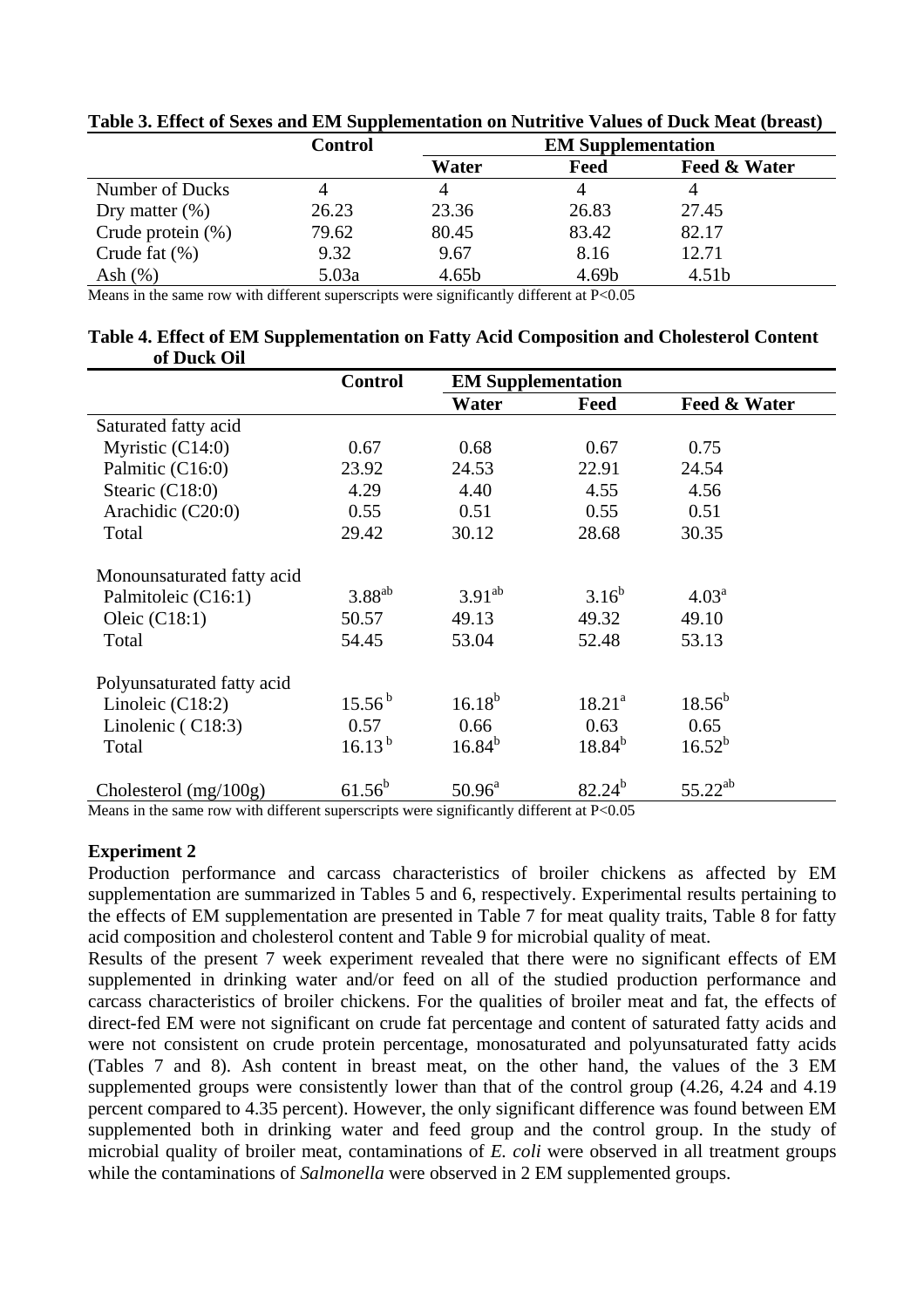|                     | <b>Control</b> |                   | <b>EM Supplementation</b> |                    |
|---------------------|----------------|-------------------|---------------------------|--------------------|
|                     |                | Water             | Feed                      | Feed & Water       |
| Initial weight (kg) | 0.04           | 0.04              | $0.0\,$                   | 0.04               |
| 0-2 weeks of age    |                |                   |                           |                    |
| Weight gain (kg)    | 0.36           | 0.36              | 0.37                      | 0.35               |
| Feed intake (kg)    | 0.52           | 0.53              | 0.54                      | 0.55               |
| Feed conversion     | $1.45^{b}$     | $1.45^{\rm b}$    | $1.47^{ab}$               | $1.55^{\rm a}$     |
| Mortality (%)       | 0.00           | 2.78              | 1.39                      | 0.00               |
| 0-4 weeks of age    |                |                   |                           |                    |
| Weight gain (kg)    | $0.94^{ab}$    | $0.91^{\rm b}$    | $0.95^{\text{a}}$         | $0.93^{ab}$        |
| Feed intake (kg)    | 1.73           | 1.77              | 1.79                      | 1.77               |
| Feed conversion     | $1.85^{b}$     | 1.96 <sup>a</sup> | $1.88^{b}$                | 1.90 <sup>ab</sup> |
| Mortality (%)       | 0.00           | 2.78              | 2.78                      | 0.00               |
| 0-6 weeks of age    |                |                   |                           |                    |
| Weight gain (kg)    | 1.58           | 1.55              | 1.58                      | 1.58               |
| Feed intake (kg)    | 3.09           | 3.18              | 3.18                      | 3.20               |
| Feed conversion     | 1.96           | 2.05              | 2.02                      | 2.03               |
| Mortality (%)       | 1.39           | 3.94              | 5.55                      | 1.39               |
| 0-7 weeks of age    |                |                   |                           |                    |
| Weight gain (kg)    | 1.83           | 1.73              | 1.86                      | 1.74               |
| Feed intake (kg)    | 3.80           | 3.71              | 3.92                      | 3.88               |
| Feed conversion     | $2.07^{\rm b}$ | $2.21^{ab}$       | $2.10^{ab}$               | $2.24^{\rm a}$     |
| Mortality (%)       | $5.55^{b}$     | $8.33^{ab}$       | $13.89^{a}$               | $2.78^{b}$         |

**Table 5. Production Performance of Broilers as Affected by EM Supplementation in Drinking Water and Feed** 

Means in the same row with different superscripts were significantly different at P<0.05

|                       | Table 6. Carcass Characteristics of Broilers as Affected by EM Supplementation in Drinking |  |  |
|-----------------------|--------------------------------------------------------------------------------------------|--|--|
| <b>Water and Feed</b> |                                                                                            |  |  |

|                             | <b>Control</b> | <b>EM Supplementation</b> |          |              |
|-----------------------------|----------------|---------------------------|----------|--------------|
|                             |                | Water                     | Feed     | Feed & Water |
| Number of chickens          | 12             | 12                        | 12       | 12           |
| Live weight $(gm)$          | 1,909.17       | 1,952.50                  | 2,021.67 | 1,955.00     |
| Carcass weight (gm)         | 1,569.25       | 1,606.79                  | 1,650.13 | 1,595.96     |
| Dressed weight $(\%)^1$     | 87.83          | 87.07                     | 87.17    | 86.77        |
| Eviscerated weight $(\%)^2$ | 93.59          | 94.44                     | 93.63    | 94.07        |
| Liver $(\%)^2$              | 2.74           | 2.39                      | 2.65     | 2.67         |
| Gizzards $(\%)^2$           | 1.87           | 1.99                      | 2.03     | 2.15         |
| Breast $(\%)^3$             | 14.76          | 14.63                     | 14.35    | 13.81        |
| Thigh + Drumstick $(\%)^3$  | 29.86          | 30.87                     | 29.83    | 29.89        |
| Abdomen fat $(\%)^3$        | 1.88           | 1.98                      | 2.38     | 2.02         |
| $1\%$ of live weight        |                |                           |          |              |

 $2\%$  of dressed weight

<sup>3</sup>% of Carcass weight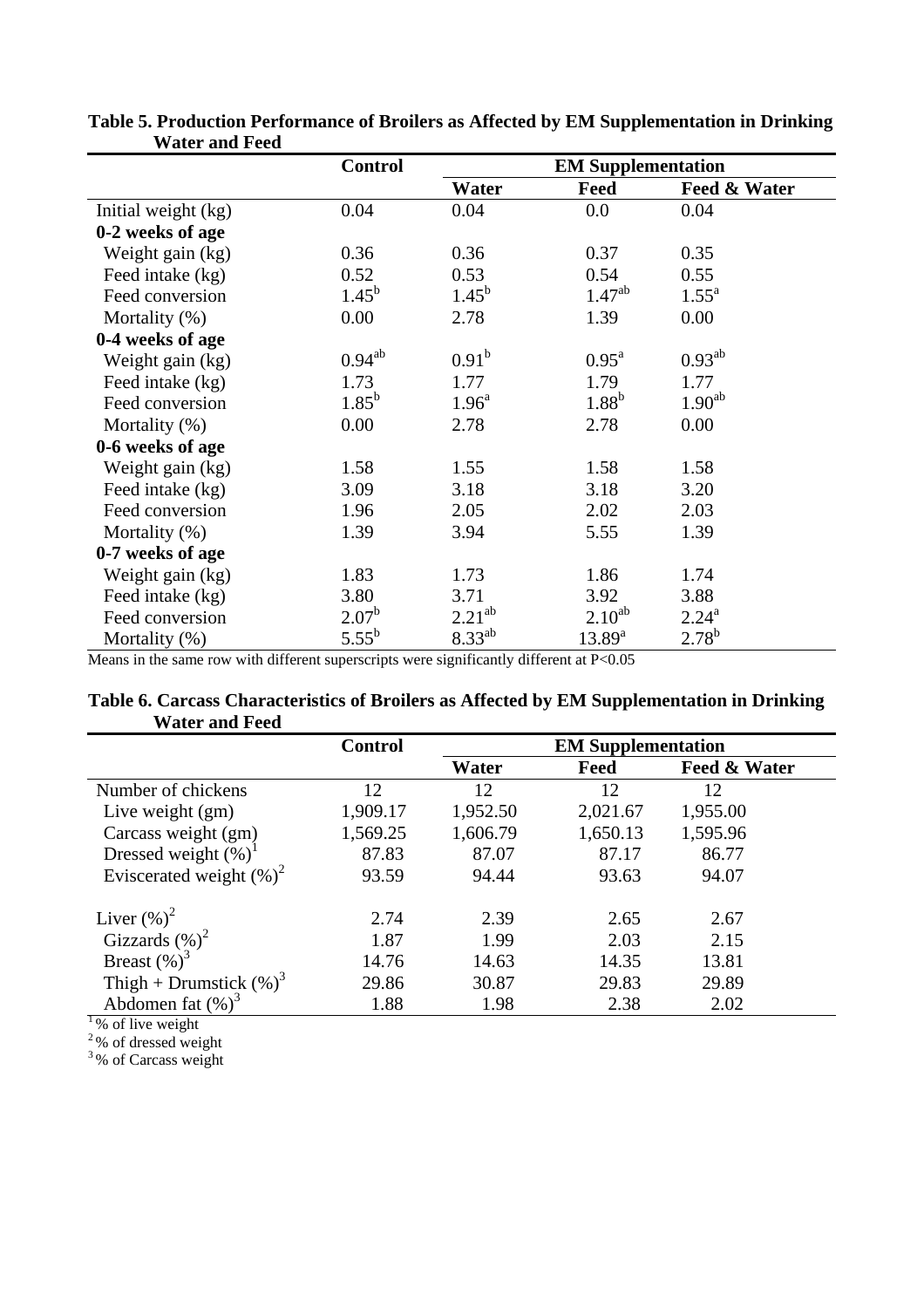| $\overline{\phantom{a}}$ | <b>Control</b> | <b>EM Supplementation</b> |              |              |
|--------------------------|----------------|---------------------------|--------------|--------------|
|                          |                | Water                     | Feed         | Feed & Water |
| Number of Chickens       |                |                           |              |              |
| Moisture $(\%)$          | 74.29          | 73.92                     | 74.13        | 74.00        |
| Crude protein $(\%)$     | $52.31^{ab}$   | $53.24^{\rm a}$           | $52.44^{ab}$ | $51.32^{b}$  |
| Crude fat $(\%)$         | 2.90           | 2.75                      | 2.58         | 2.06         |
| Ash $(\%)$               | $4.35^{a}$     | $4.26^{ab}$               | $4.24^{ab}$  | $4.19^{b}$   |

# **Table 7. Nutritive Values of Broilers Meat (breast) as Affected by EM Supplementation in Drinking Water and Feed**

Means in the same row with different superscripts were significantly different at P<0.05

#### **Table 8. Effects of EM supplementation on Fatty Acid Composition and Cholesterol Content of Broiler Adipose Tissue**

|                                                                                                                          | <b>Control</b> | <b>EM Supplementation</b> |                  |                      |
|--------------------------------------------------------------------------------------------------------------------------|----------------|---------------------------|------------------|----------------------|
|                                                                                                                          |                | Water                     | Feed             | Feed & Water         |
| Saturated fatty acid                                                                                                     |                |                           |                  |                      |
| Lauric $(C12:0)$                                                                                                         | 0.248          | 0.223                     | 0.223            | 0.223                |
| Myristic $(C14:0)$                                                                                                       | 0.905          | 0.933                     | 0.973            | 0.938                |
| Palmitic (C16:0)                                                                                                         | $27.910^a$     | $26.437^b$                | $27.612^{ab}$    | $27.595^{ab}$        |
| Stearic (C18:0)                                                                                                          | 5.415          | 4.980                     | 5.220            | 5.305                |
| Total                                                                                                                    | 34.478         | 32.575                    | 34.030           | 31.315               |
| Monounsaturated fatty acid                                                                                               |                |                           |                  |                      |
| Palmitoleic (C16:1)                                                                                                      | 6.622          | 6.812                     | 6.867            | 6.838                |
| Oleic $(C18:1)$                                                                                                          | $42.830^{b}$   | $45.443^{\circ}$          | $41.273^b$       | $42.578^b$           |
| Eicosamonoenoic (C20:1)                                                                                                  | 0.350          | 0.308                     | 0.408            | 0.413                |
| Total                                                                                                                    | $49.802^{ab}$  | $52.560^{\text{a}}$       | 48.548b          | 49.828 <sup>ab</sup> |
| Polyunsaturated fatty acid                                                                                               |                |                           |                  |                      |
| Linoleic $(C18:2)$                                                                                                       | $14.945^{ab}$  | $14.077^{\rm b}$          | $16.300^a$       | $15.053^{ab}$        |
| Linolenic $(C18:3)$                                                                                                      | $0.593^b$      | $0.558^{\rm b}$           | $0.798^{\rm a}$  | $0.720^{ab}$         |
| Arachiconic (C20:4)                                                                                                      | 0.177          | 0.228                     | 0.325            | 0.335                |
| Total                                                                                                                    | $15.715^{ab}$  | $14.863^b$                | $17.422^{\rm a}$ | $16.107^{ab}$        |
| Cholesterol (mg/100 g)<br>Moone in the came now with different synagogy was significantly different at $D \triangle 0.5$ | 46.480         | 50.703                    | 49.908           | 45.295               |

Means in the same row with different superscripts were significantly different at P<0.05

#### **Table 9. Contamination of** *E. coli* **and** *Salmonella* **in Broilers Meat (breast) as Affected by EM Supplementation in Drinking Water and feed**

|                        | <b>Control</b> | <b>EM Supplementation</b> |          |              |
|------------------------|----------------|---------------------------|----------|--------------|
|                        |                | Water                     | Feed     | Feed & Water |
| Number of samples      |                |                           |          |              |
| $E \, coli \,(MPN/gm)$ | 183.50         | 235.80                    | 22.35    | 91.81        |
| Salmonella (in 25 gm)  | Negative       | 12.5%                     | Negative | 12.5%        |
|                        |                | Positive                  |          | Positive     |

# **Experiment 3**

Experimental results with reference to the effects of direct-fed EM (by adding in feed) are summarized in Table 10 for production performance, Table 11 for egg quality trait, Table 12 for fatty acid profile and cholesterol content of egg yolk and Table 13 for microbial quality of egg.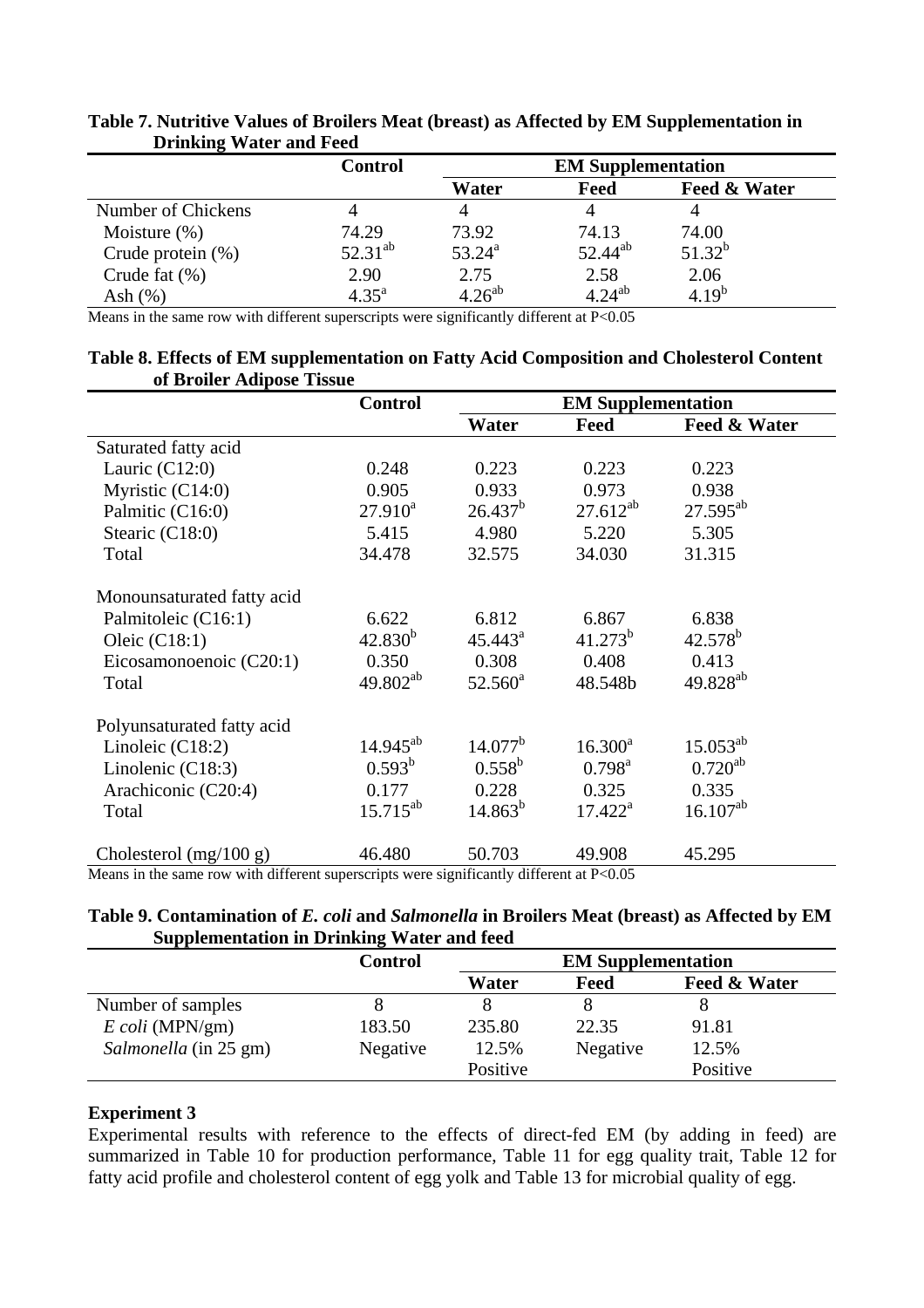In production performance, no significant differences statistically among the treatment means were found in egg production, feed per dozen eggs and mortality. However, consistently higher in egg production means were observed in the three 28 day periods of study for layers that received EM supplemented in feed. In egg quality traits, no significant differences wee found in egg weight, percent yolk, Haugh unit, percent albumen, shell weight, shell thickness and specific gravity. However, consistently higher in egg weight and lower in shell weight were also observed in the three 28-day studied periods for the 2 EM supplemented groups. Significant effect of EM was found in yolk color trait. Layers received EM supplemented in feed gave darker color of yolk (the mean values were 11.07 and 11.27 for the 2 EM supplemented groups compared to 9.56 of the control group). In relation to the nutritional qualities of egg, the effects of EM supplemented in feed were not significant on saturated fatty acids, cholesterol contents and total content of unsaturated fatty acids. When the content of unsaturated fatty acids was subdivided, effects of EM supplementation were found to decrease polyunsaturated fatty acids but increase monosaturated fatty acids.

| Table 10. Layer Production Performance as Affected by EM Supplementation in Feed |                |            |               |  |  |  |
|----------------------------------------------------------------------------------|----------------|------------|---------------|--|--|--|
|                                                                                  | <b>Control</b> | 0.5% EM    | 1 % EM        |  |  |  |
| Egg production $(\%)$                                                            |                |            |               |  |  |  |
| Period 1                                                                         | 65.92          | 74.36      | 70.66         |  |  |  |
| Period 2                                                                         | 71.81          | 76.53      | 76.43         |  |  |  |
| Period 3                                                                         | 61.86          | 76.61      | 68.62         |  |  |  |
| Mean                                                                             | 67.73          | 75.83      | 71.91         |  |  |  |
| Feed intake (gm/bird/day)                                                        |                |            |               |  |  |  |
| Period 1                                                                         | 90.12          | 90.71      | 91.01         |  |  |  |
| Period 2                                                                         | $103.19^{b}$   | $111.74^a$ | $108/29^{ab}$ |  |  |  |
| Period 3                                                                         | $96.30^{b}$    | $112.68^a$ | $98.34^{b}$   |  |  |  |
| Mean                                                                             | $96.54^{b}$    | $105.04^a$ | $99.21^{b}$   |  |  |  |
| Feed $/12$ eggs $(kg)$                                                           |                |            |               |  |  |  |
| Period 1                                                                         | 1.56           | 1.47       | 1.58          |  |  |  |
| Period 2                                                                         | 1.75           | 1.76       | 1.72          |  |  |  |
| Period 3                                                                         | 2.11           | 1.83       | 1.73          |  |  |  |
| Mean                                                                             | 1.81           | 1.69       | 1.68          |  |  |  |
| Mortality (%)                                                                    |                |            |               |  |  |  |
| Period 1                                                                         | 0.00           | 0.00       | 0.00          |  |  |  |
| Period 2                                                                         | 0.00           | 0.00       | 0.00          |  |  |  |
| Period 3                                                                         | 0.00           | 7.14       | 0.00          |  |  |  |
| Mean                                                                             | 0.00           | 2.38       | 0.00          |  |  |  |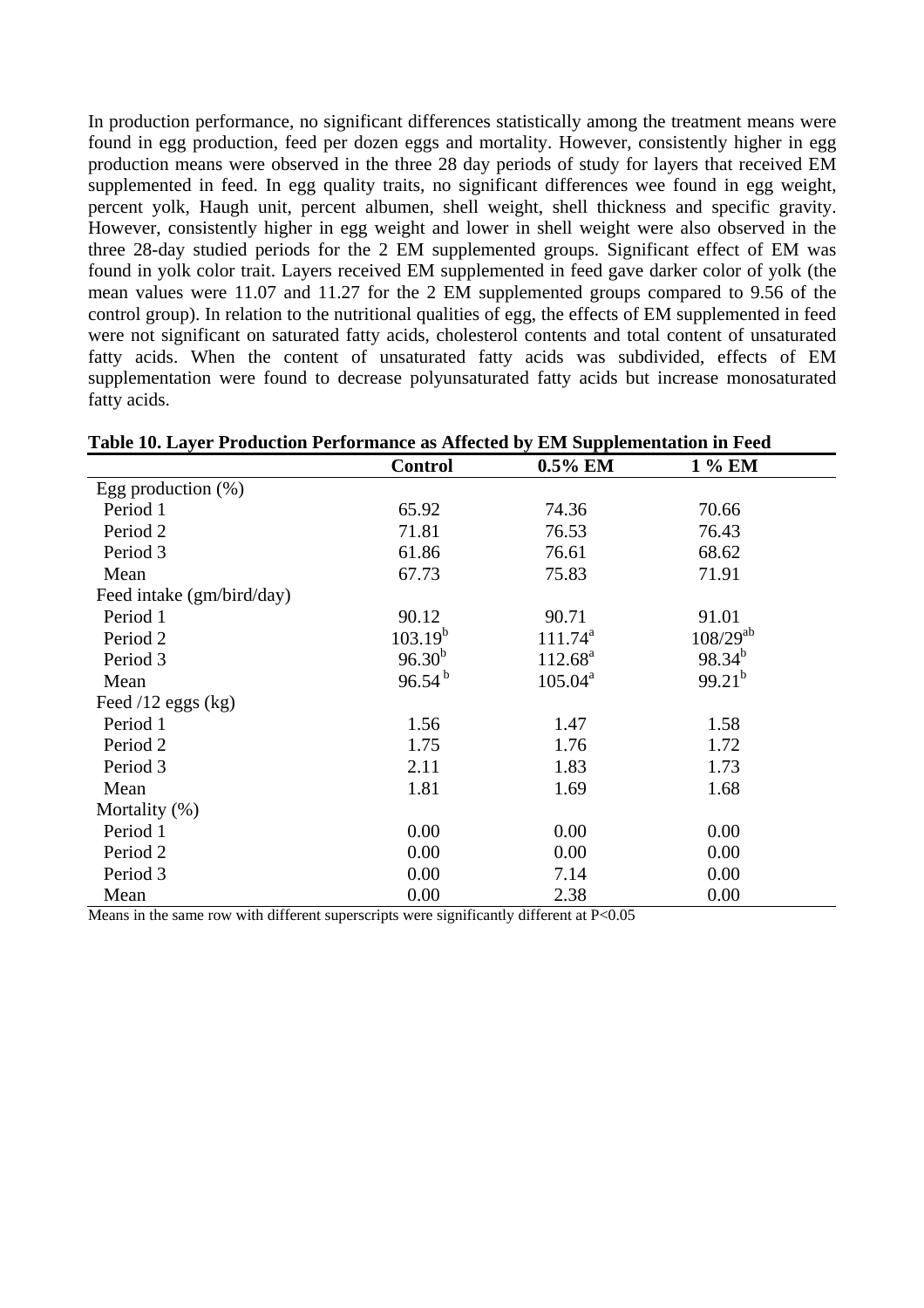|                      | <b>Control</b>        | 0.5% EM            | 1 % EM             |
|----------------------|-----------------------|--------------------|--------------------|
| Egg weight (gm)      |                       |                    |                    |
| Period 1             | 56.54                 | 57.85              | 60.00              |
| Period 2             | 58.55                 | 59.17              | 59.76              |
| Period 3             | 59.55                 | 59.93              | 61.00              |
| Mean                 | 58.21                 | 58.98              | 60.25              |
| % Yolk               |                       |                    |                    |
| Period 1             | 24.73                 | 24.39              | 25.10              |
| Period <sub>2</sub>  | 25.15                 | 25.63              | 25.61              |
| Period 3             | 24.98                 | 24.93              | 25.13              |
| Mean                 | 24.95                 | 24.98              | 25.13              |
| Yolk colour          |                       |                    |                    |
| Period 1             | 9.50 <sup>b</sup>     | 11.28 <sup>a</sup> | 11.06 <sup>a</sup> |
| Period 2             | $6.69^{b}$            | 11.06 <sup>a</sup> | 11.38 <sup>a</sup> |
| Period 3             | $9.50^{\,\mathrm{b}}$ | 10.88 <sup>a</sup> | 11.38 <sup>a</sup> |
| Mean                 | $9.56^{b}$            | 11.07 <sup>a</sup> | 11.27 <sup>a</sup> |
| Haugh unit           |                       |                    |                    |
| Period 1             | 86.75                 | 82.94              | 82.00              |
| Period 2             | 83.25                 | 79.19              | 81.19              |
| Period 3             | 73.81                 | 75.31              | 68.81              |
| Mean                 | 81.27                 | 79.15              | 77.33              |
| % Albumen            |                       |                    |                    |
| Period 1             | 65.03                 | 65.07              | 65.30              |
| Period 2             | 64.44                 | 64.29              | 64.58              |
| Period 3             | 62.02                 | 65.04              | 65.60              |
| Mean                 | 64.83                 | 64.80              | 65.16              |
| Shell weight (gm)    |                       |                    |                    |
| Period 1             | 10.14                 | 10.03              | 10.11              |
| Period 2             | 10.42                 | 10.08              | 9.97               |
| Period 3             | 10.31                 | 10.03              | 9.83               |
| Mean                 | 10.29                 | 10.05              | 9.97               |
| Shell thickness (mm) |                       |                    |                    |
| Period 1             | 0.43                  | 0.42               | 0.42               |
| Period 2             | 0.41                  | 0.40               | 0.41               |
| Period 3             | 0.40                  | 0.40               | 0.40               |
| Mean                 | 0.41                  | 0.41               | 0.41               |
| Specific gravity     |                       |                    |                    |
| Period 1             | 1.09                  | 1.09               | 1.09               |
| Period <sub>2</sub>  | 1.09                  | 1.09               | 1.09               |
| Period 3             | 1.09                  | 1.09               | 1.09               |
| Mean                 | 1.09                  | 1.09               | 1.09               |

**Table 11. Egg Qualities as Affected by EM Supplementation in Feed**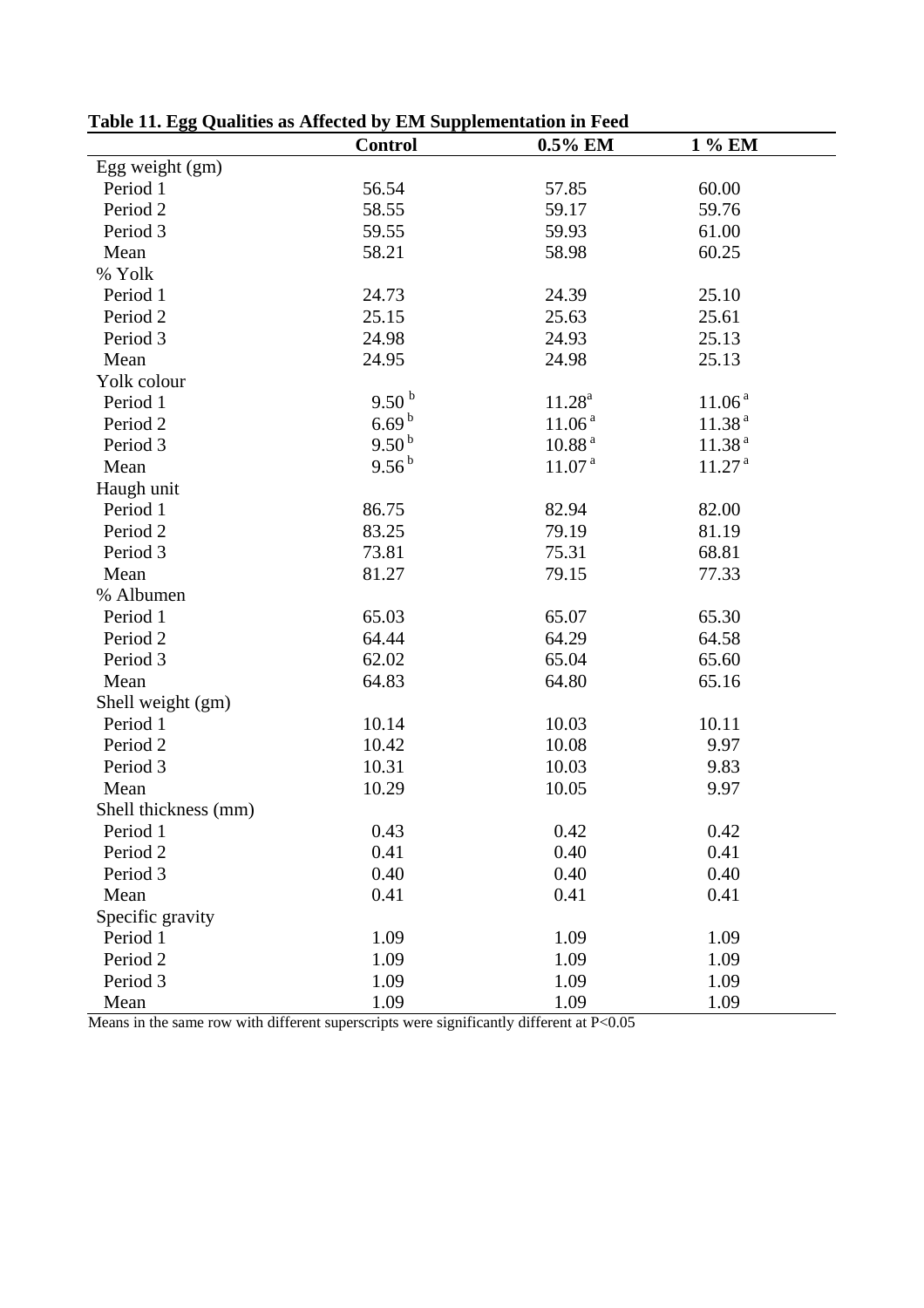|                            | <b>Control</b>   | <b>EM Supplementation in Feed</b> |                      |
|----------------------------|------------------|-----------------------------------|----------------------|
|                            |                  | $0.5\%$                           | $1\%$                |
| Saturated fatty acid       |                  |                                   |                      |
| Myristic (C14:0)           | $0.335^{b}$      | $0.367^{ab}$                      | $0.375^{\text{a}}$   |
| Palmitic (C16:0)           | 23.900           | 24.520                            | 24.723               |
| Stearic (C18:0)            | 7.533            | 7.355                             | 7.567                |
| Total                      | 31.767           | 32.240                            | 32.660               |
| Monounsaturated fatty acid |                  |                                   |                      |
| Palmitoleic (C16:1)        | $3.125^{b}$      | $3.468^{ab}$                      | $3.620^a$            |
| Oleic $(C18:1)$            | $41.420^{b}$     | 43.612                            | 43.078 <sup>ab</sup> |
| Eicosamonoenoic (C20:1)    | 0.450            | 0.388                             | 0.330                |
| Total                      | $44.995^b$       | $47.468^a$                        | $47.028^{ab}$        |
| Polyunsaturated fatty acid | $19.163^{b}$     | $16.260^{b}$                      | $16.347^{b}$         |
| Linoleic $(C18:2)$         | 0.343            | 0.293                             | 0.268                |
| Linolenic $(C18:3)$        | 1.973            | 1.913                             | 1.860                |
| Docosahexaenoic (C22:6)    | 1.738            | 1.830                             | 1.840                |
| Total                      | $23.237^{\rm a}$ | $20.295^{\rm b}$                  | $20.315^{b}$         |
| Cholesterol $(mg/100 g)$   | 1248.100         | 1242.100                          | 1274.160             |

## **Table 12. Effects of EM Supplementation on Fatty Acid Composition and Cholesterol Content of Egg Yolk**

Means in the same row with different superscripts were significantly different at  $P<0.05$ 

### **Table 13. Contamination of** *E coli* **and** *Salmonella* **in Eggs as Affected by EM Supplementation in Feed**

|                       | Control  | $0.5\%$ EM | $%$ EM   |
|-----------------------|----------|------------|----------|
| Number of Samples     |          |            |          |
| $E.$ coli (MPN/gm)    |          |            |          |
| Salmonella (in 25 gm) | negative | negative   | negative |

# **Experiment 4**

Effects of EM on growth, hen-day egg production including ages to produce first egg, 50 percent and 80 percent egg production and livability of laying Japanese quail are summarized in Table 14. Experimental data for egg weight, egg quality and feed efficiency of the control and EM supplemented groups are presented in Table 15.

At the end of this experiment (12 weeks of age), laying quail received control, EM supplemented in water, in feed and both in water feed groups had the average body weights of 159.22, 158.80, 160.63 and 158.72 grams, respectively and had the average egg production values for the four respective groups of 87.09, 79.36, 86.96 and 81.09 percent. Birds in the control group laid the first egg at the average age of 36.80 days compared to those in the EM supplemented groups which laid the first egg at the average age of 37.40, 35.40 and 36.80 days. Livability percentages of birds were similar among the treatment groups, the values were 94, 99, 94 and 98 percent for birds in control, EM supplemented in water, in feed and both in water and feed, respectively during 8-12 week experimental period.

The birds fed control diet laid average egg weight of 10.67 grams while those being fed EM supplemented diets laid an average egg weights of 10.02, 10.47 and 10.64 grams, respectively (Table 4). Feed intake and feed utilization were found to be similar among the treatment groups, birds in control group consumed 3.24 kg of feed to produce 100 eggs compared to those fed diets supplementation with EM culture which consumed 3.36, 3.35 and 3.39 kg of feed, respectively to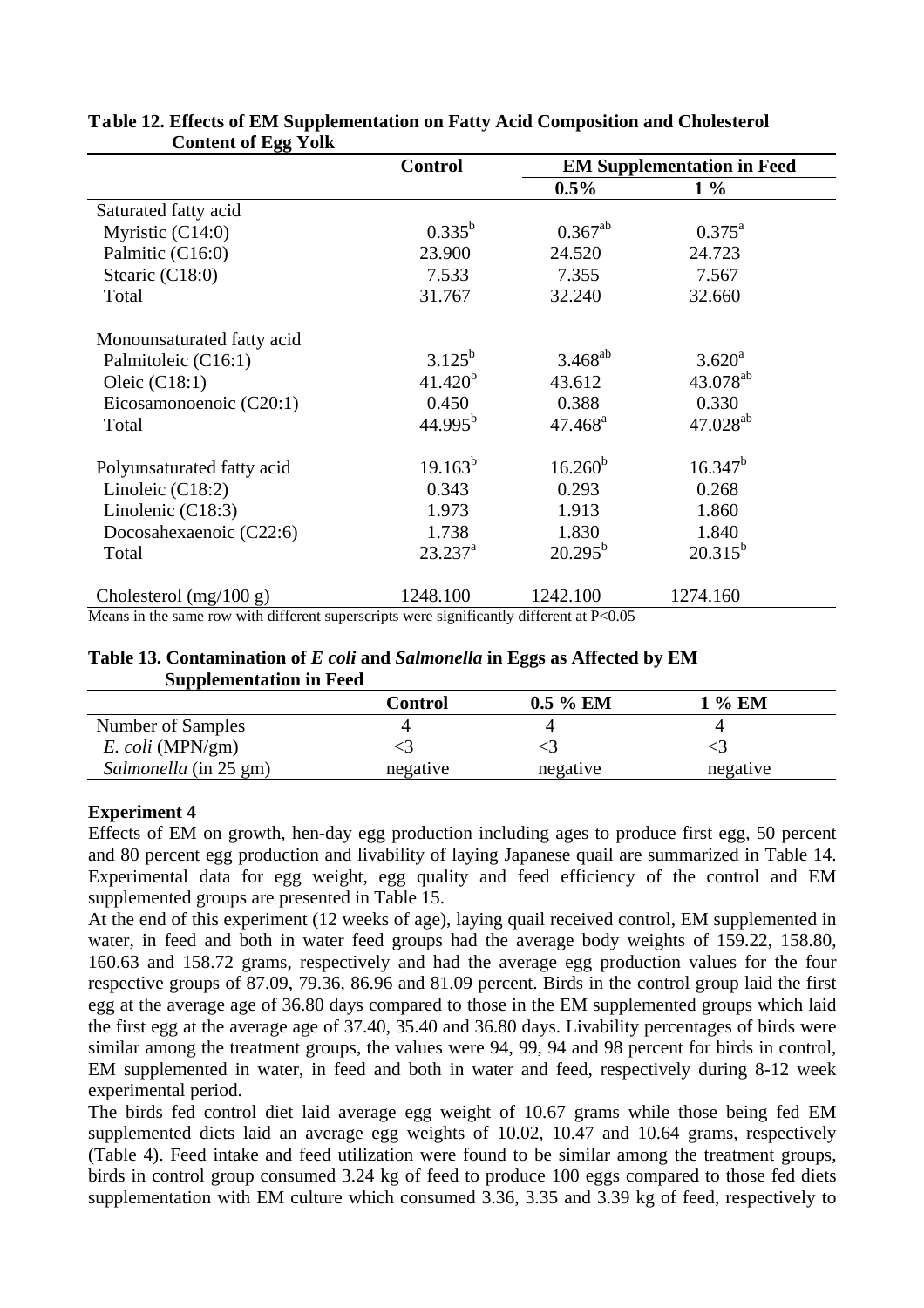produce 100 eggs.

Results of statistical analyses show that there were no significant differences among treatment groups for the production characteristics mentioned above. Significant influence of EM supplementation was found in egg quality trait. Pullet quail that received EM supplementation gave darker color of yolk. At 8 weeks of age, egg yolk color score was 4.14 for control group compared to those of 5.80, 6.40 and 6.84 for groups supplemented with EM in water, in feed and both in water and feed, respectively. At the end of this experiment, egg yolk colour score for control group was 5.52 while scores for the EM supplemented groups were 6.32, 6.72 and 6.96. Eggshell thickness increased slightly at 8 weeks and 12 weeks of age as EM was supplemented in water and/or in feed (Table 15).

|                        | <b>Control</b> | <b>EM</b> added in |        |                         |
|------------------------|----------------|--------------------|--------|-------------------------|
|                        |                | Water              | Feed   | <b>Feed &amp; Water</b> |
| Body weight (gm)       |                |                    |        |                         |
| 4 week                 | 99.50          | 98.50              | 99.80  | 101.00                  |
| 6 week                 | 136.50         | 138.60             | 139.02 | 139.34                  |
| 12 week                | 159.22         | 158.80             | 160.63 | 158.72                  |
| Weight gain (gm)       | 59.72          | 60.30              | 60.83  | 57.72                   |
| Age to produce (days)  |                |                    |        |                         |
| First egg              | 36.80          | 37.40              | 35.40  | 36.80                   |
| 50% egg production     | 47.60          | 45.00              | 45.40  | 46.40                   |
| 80% egg production     | 52.80          | 53.80              | 53.70  | 53.00                   |
| Hen-day egg production |                |                    |        |                         |
| 8 week                 | 33.81          | 32.11              | 34.25  | 31.65                   |
| 12 week                | 87.09          | 79.36              | 86.96  | 81.09                   |
| Livability $(\%)$      |                |                    |        |                         |
| 4-8 week               | 100.00         | 100.00             | 98.00  | 99.50                   |
| 8-12 week              | 94.00          | 99.00              | 94.00  | 98.00                   |

#### **Table 14. Performance of Laying Japanese Quail**

No significant difference due to treatment was found

| Table 15. Egg Weight, Quality of Egg and Feed Efficiency of Laying Japanese Quail as |  |
|--------------------------------------------------------------------------------------|--|
| Affected by EM Supplementation in Water and Feed                                     |  |

|                          | <b>Control</b> | <b>EM</b> added in |             |                   |
|--------------------------|----------------|--------------------|-------------|-------------------|
|                          |                | Water              | Feed        | Feed & Water      |
| Egg weight $(gm)$        |                |                    |             |                   |
| At 8 week                | 9.75           | 9.93               | 9.65        | 9.66              |
| At 12 week               | 10.67          | 10.02              | 10.47       | 10.64             |
| Egg yolk colour          |                |                    |             |                   |
| At 8 week                | $4.14^c$       | $5.80^{b}$         | $6.40^{ab}$ | $6.84^{\circ}$    |
| At 12 week               | $5.52^{\circ}$ | $6.32^{b}$         | $6.72^{ab}$ | 6.96 <sup>a</sup> |
| Egg shell thickness (mm) |                |                    |             |                   |
| At 8 week                | 0.220          | 0.220              | 0.230       | 0.230             |
| At 12 week               | 0.231          | 0.234              | 0.234       | 0.233             |
| Feed intake (gm)         |                |                    |             |                   |
| At 8 week                | 22.53          | 22.39              | 23.04       | 22.72             |
| At 12 week               | 28.16          | 26.52              | 29.04       | 27.01             |
| Feed/100 eggs $(kg)$     |                |                    |             |                   |
| At 8 week                | 6.33           | 6.21               | 6.32        | 6.38              |
| At 12 week               | 3.24           | 3.36               | 3.35        | 3.39              |